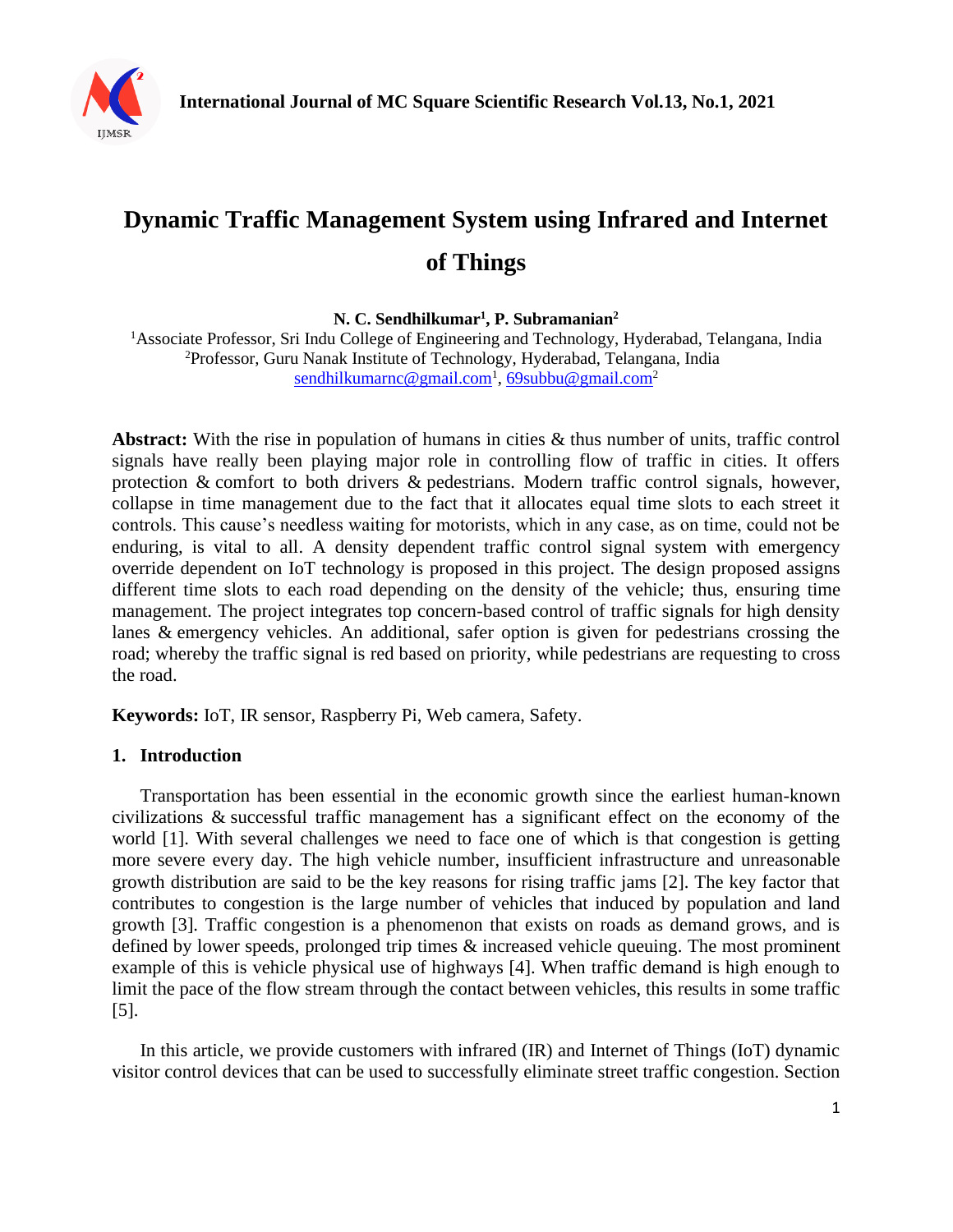

2 of this paper includes the literature survey; section 3 has the proposed methodology followed in section 4 by the Results & discussion. Section 5 presents the conclusion of the paper.

## **2. Literature Survey**

Traffic signal is an important component for the control of the transport system. A variety of models for signal control built over the course of the history [6]. Implementation of complex approaches like machine learning & fuzzy logic has become a major theory research at the moment [7]. Whereas more theoretical work on dynamic signal processing ignored. In the above article traffic light optimum control for an intersection with two-way streets studied [8]. First, an estimated framework established which illustrates the progression of the que lengths by which the traffic signal flipping system achieved based on certain analytical functions such as minimum wait time & average queue length [9]. The method then extended to the group relation with a research study discussed in the last section of the paper [10].

Manipulating the site visitor indicator is an easily accessible and flexible approach for working with street site visitors within city street network [11]. Site visitors using the drift style have additional variance over long periods of time while signing up for the first manipulations made by site visitors, especially in a very short time and at a completely short scale as a way to stop crashes and minimize visitor delays at junctions [12].



**Figure 1:** Normal traffic systems used in the streets

Figure 1 shows the Normal traffic systems used in the streets. Under pressure the traditional way of posting visitor alerts assumes a waffle style, even though the spec used a persistent display setting to highlight the structure [13]. This is not always completely satisfactory in the general case where visitors are drifting and the signage settings clearly depend on it [14].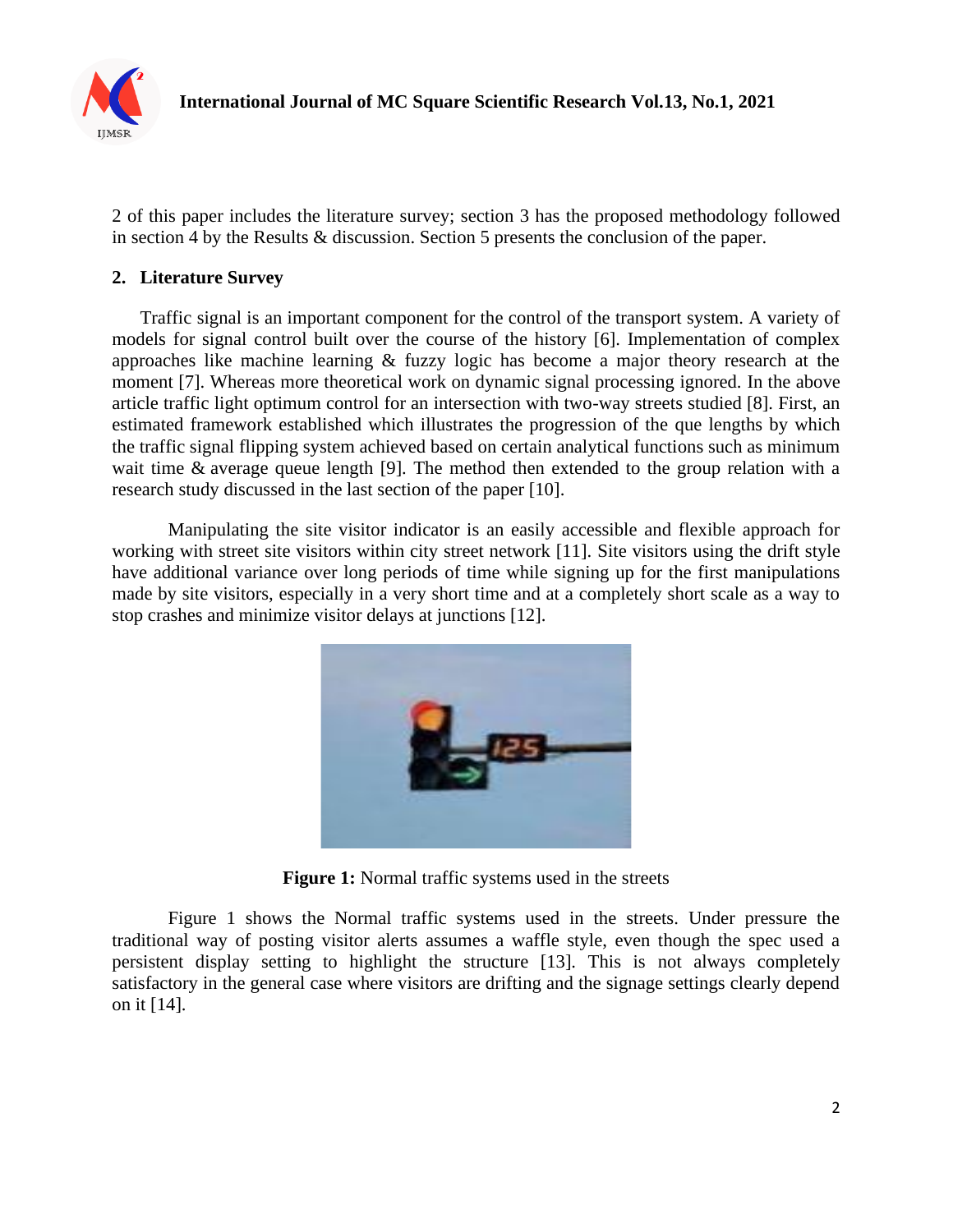

### **3. Proposed System**

In order to solve the traffic jam on roads in the metropolitan area, it is important to accumulate all statistics, methodologies [15], and research on vehicles to manage the problems of road visitors and apply the excellent era to seek the possibility of immediate answers.



**Figure 2:** Block diagram of the Density detecting unit

Above Figure 2 shows the block diagram of the Density detecting unit in which IR sensors are used to detect the density of traffic in a particular lane. LCD is just to display the time frame for the lane users. Sound sensors are used to detect the ambulance in the lane so that it can be coded in such a way that to turn green. Raspberry pi is also interfaced with the above unit. These warnings, marked with a congestion symbol, suggest a processor plugged inside the symbol. The processor instructs the site visitor controller to issue appropriate alerts based primarily on the density of site visitors. Data a mark is given to the visitors of the site light.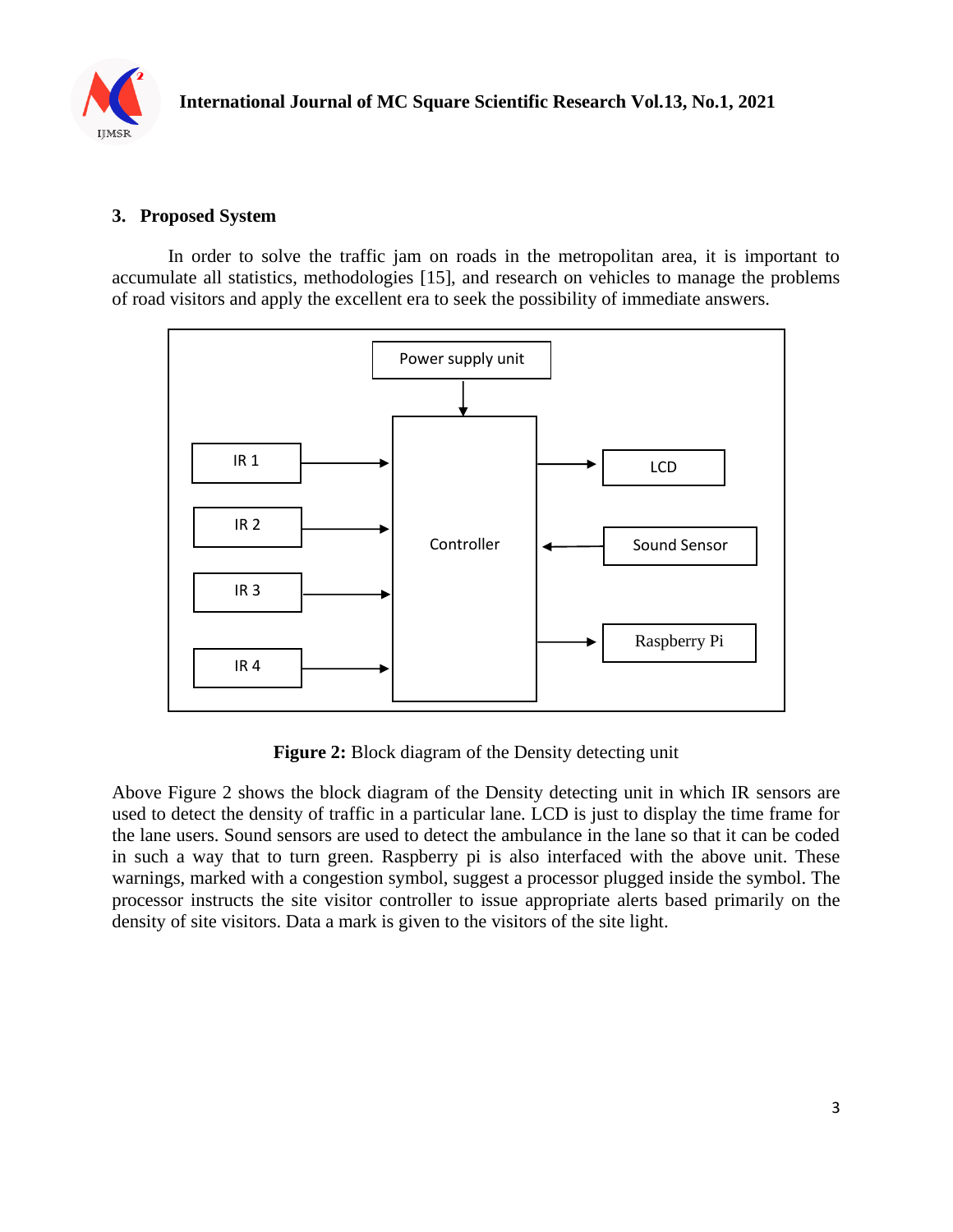



**Figure 3:** Block diagram of the Density Capturing unit

Above Figure 3 shows the block diagram of the Density capturing unit in which Arduino input is the main thing based on which camera capturing takes place in the raspberry pi. After capturing process, captured image is sent to the concerned authority. In proposed system, image is captured at lane where the traffic is found to be abnormal.

### **4. Results and Discussions**

In proposed system each lane has an IR sensor which is placed from a distance of hundred metres from the traffic signal light. So, whenever the IR is faced by an obstacle which means congestion in the lane is too high (i.e.) Queue is formed in the particular lane due to traffic congestion.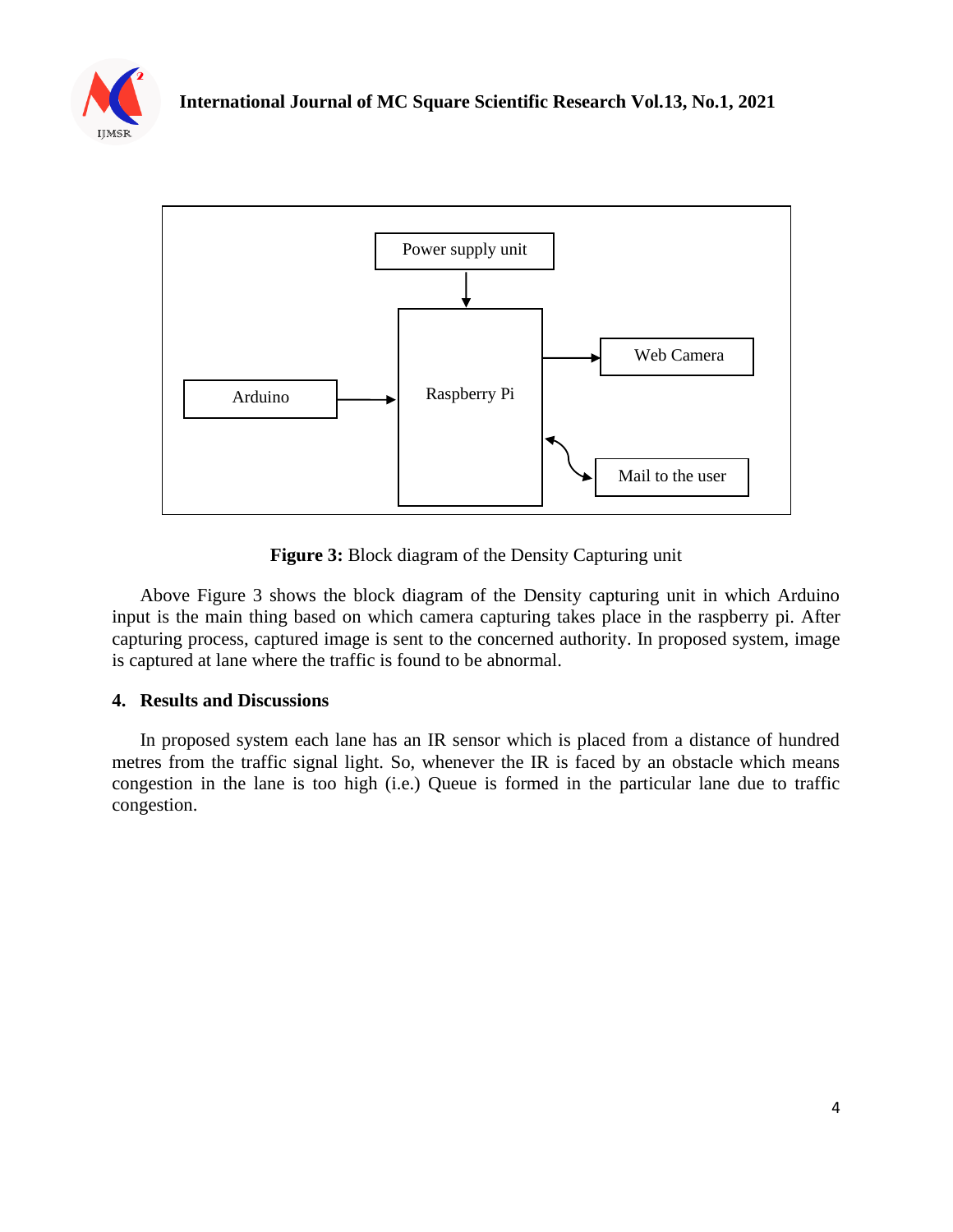



**Figure 4:** Hardware Implementation of the proposed system

Figure 4 illustrates the Hardware Implementation of the proposed system. Whichever IR is detected proposed system is coded in such a way that the signal time would be extended for the particular lane. Also, an image would be captured and mailed to the concerned authority or traffic regulating authority. And presence of sound sensor in each lane will wait for a high pitch of sound (i.e.) whenever an ambulance crosses the lane the traffic signal light would be automatically bypassed to green signal. Thus, by making the traffic system a smart and intelligent one.



**Figure 5:** Installation of IR sensor

Figure 5 shows the installation of an infrared sensor inside a road. A rule set called the history subtraction rule set is used internally in image processing to design a block using an internal IR sensor, and the block is referenced in the processing block. The timer is reset as soon as the blockage is cleared and the machine's normal operation returns to its pre-configuration.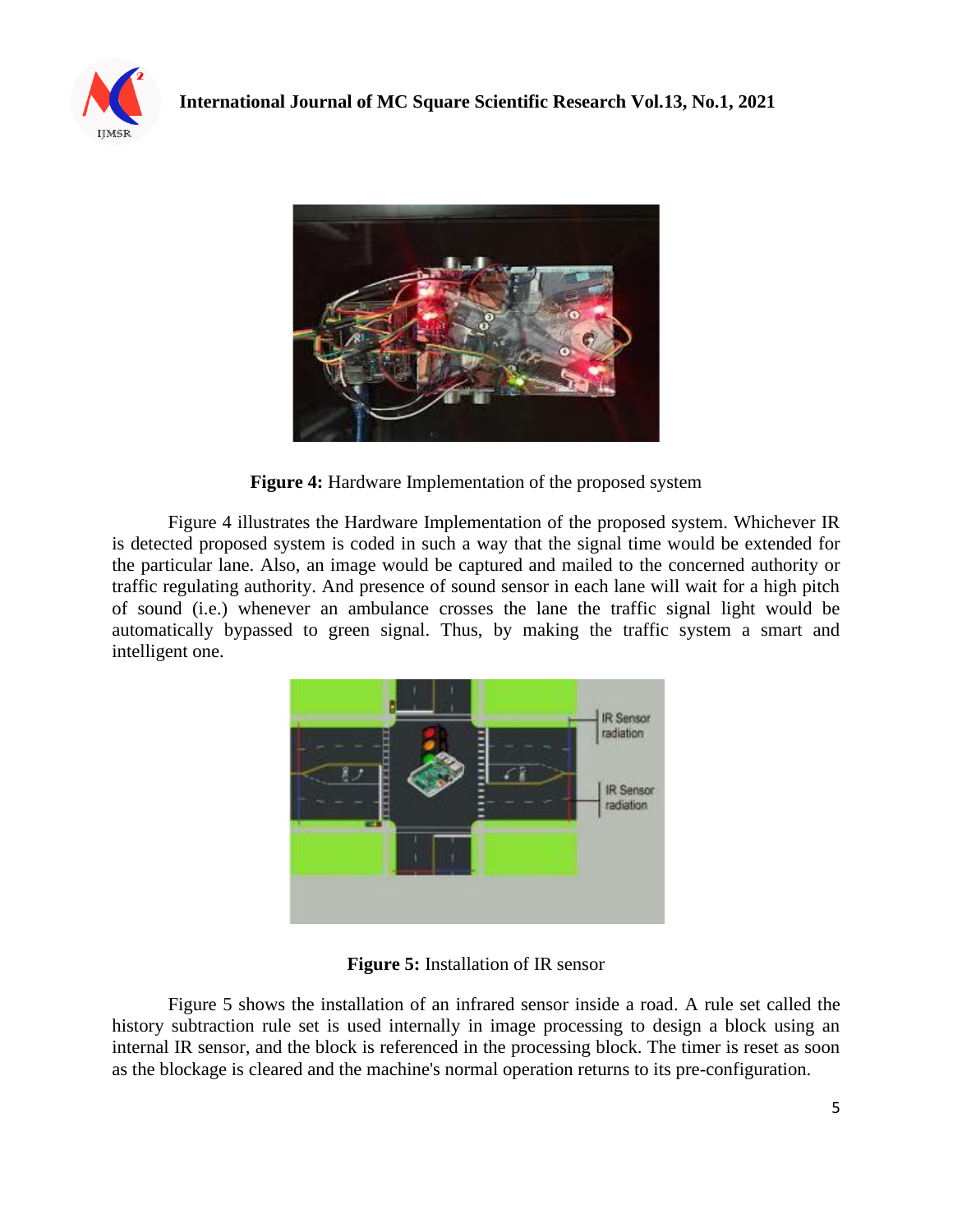

## **5. Conclusion**

The Findings in section 4 showed that the collective control of traffic signals & route advice has major advantages over the control of traffic signals. Positioning systems for the discerning visitor must play an important role in ensuring the fate of mobility in the face of increasing economic, environmental and social pressures, and these devices can play an important role. Guidelines for congestion prevention and control, including actions including obtaining administrative access and imposing tolls, may be given higher priority. The paper blends Raspberry pi & Wireless Sensor Networks (WSN). This is because traffic congestion results in significant losses in productivity and cost savings, as well as significant environmental impact. There are several gift parameters to celebrate the manageability of the site's street visitors and the performance of city roads. Based on the Internet of Things, suboptimal speed limiting is optimized to avoid site visitors. This can cause relationships to be more complex, thus win at real value. This approach is ideal in the event of emergency traffic congestion.

### **References**

- [1].Oroojlooy, Afshin, et al. "Attend Light: The Automatic Traffic Management Model of Standard Attention-Based Machine Learning." Develops in Applications for Neural Knowledge Processing 33 (2020).
- [2].Chen, Yizhe, et al. "Traffic congestion management-one of the suitable techniques for ensuring safety in Wuhan centered on the epidemic of COVID-19." Safety science 131 (2020): 104938.
- [3].Mishra, Suman, LeenaKhaatan, and W. Werasinge. "The priority of the transit signal along a signalised arterial: a passer-based method." ACM Transactions on Spatial Algorithms and Systems (TSAS) 6.1 (2020): 1-19.
- [4].Qin, Haoshu, and Huimei Zhang. "Smart stop sign in real-time road traffic data management underneath a fog computing device." The Journal of Supercomputing (2020): 1-23.
- [5].Hu, Hsu-Chieh, and Stephen F. Smith. "Variables of the Teaching Method for Decentralised Schedule-Driven Traffic Management." Proceedings of the International Conference on Automated Planning and Scheduling. Vol. 30. 2020.
- [6].Ugirumurera, Juliette, et al. Software Development Traffic Models in the Chattanooga Area for Real-Time Mobility Traffic Management. No. NREL/PO-2C00-75009. National Renewable Energy Lab.(NREL), Golden, CO (United States), 2020.
- [7].Tiwari, Priya, Santosh Jagtap, and Dattatray Bade. "Intelligent Traffic Management System by Single Computer Vision." Proceedings of International Conference on Recent Trends in Machine Learning, IoT, Smart Cities and Applications. Springer, Singapore.
- [8].Manolis, Diamantis, et al. "Adaptive cruise system in near real time for highways." Transportation Research Part C: Emerging Technologies 115 (2020): 102617.
- [9].Shermin Shamsudheen ,Azath mubarakali " Iot Based Use Farmland " International Journal of MC Square Scientific Research Vol.11, No.4,2019.